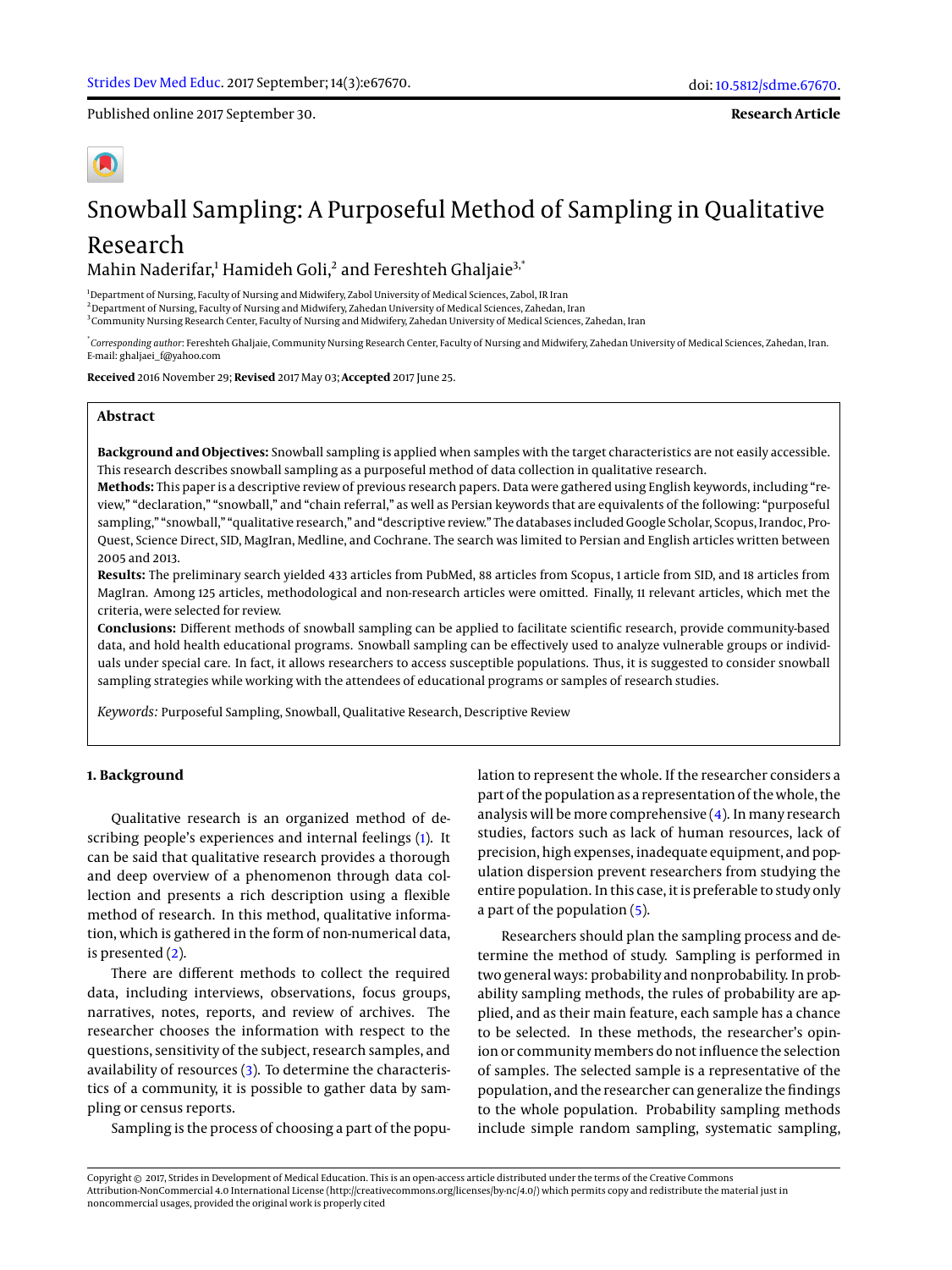stratified sampling, and cluster sampling.

On the other hand, nonprobability methods of sampling involve samples that are available to the researcher or are selected by the researcher. In these methods, not everyone has an equal chance of being selected, and it is not clear who will be included in the final sample. Regarding the sampling method, generalization of the findings to the entire population is not clear either, and one cannot calculate the rate of error in the sampling. Different methods of nonprobability sampling include convenience, purposeful, and quota sampling. In quantitative research, probability sampling is normally applied, whereas in qualitative research, nonprobability sampling is selected [\(1\)](#page-2-0).

The convenience sampling method includes members of the population who are available to the researcher. For instance, a lecturer who distributes questionnaires among students has in fact used this method. Asking questions from passers-by on the street is another example of this method of sampling. This method is also called "accidental sampling" [\(1\)](#page-2-0). Snowball sampling is a convenience sampling method. This method is applied when it is difficult to access subjects with the target characteristics. In this method, the existing study subjects recruit future subjects among their acquaintances. Sampling continues until data saturation  $(6)$ .

As stated by Polit-O'Hara and Beck, this method, which is also called the "chain method," is efficient and costeffective to access people who would otherwise be very difficult to find. In this method, the researcher asks the first few samples, who are usually selected via convenience sampling, if they know anyone with similar views or situations to take part in the research. The snowball method not only takes little time but also provides the researcher with the opportunity to communicate better with the samples, as they are acquaintances of the first sample, and the first sample is linked to the researcher [\(7\)](#page-3-5). This type of networking is particularly useful for finding people who are not willing to reveal their identities (e.g., addicts and crim- $inals(4)$  $inals(4)$ .

In another definition, snowball sampling may be less reliant on a reference sample, but it is still suitable to find unattainable populations. For example, when the research is aimed at a group of illegal immigrants or addicts, meeting the first group of samples will probably lead to other samples; thus, the study sample grows like a rolling snowball $(5)$ .

Generally, snowball sampling is a gradual process, and time influences the selection of samples. Sampling usually continues until data saturation. On the other hand, convenience sampling is the weakest method of sampling. The risk of bias is low when the population is homogeneous in terms of the target characteristic under question,

whereas in nonhomogeneous populations, this method of sampling has a higher risk of error [\(1\)](#page-2-0).

In recent decades, qualitative research has become more popular in nursing studies. Despite the growing body of qualitative research in the past few decades, there have been debates about these types of studies due to lack of detailed information on the methods and processes. Most published qualitative papers do not provide enough information about the characteristics of the samples, research, and sampling methods. In qualitative research, sampling is determined by the type of research, while most published literature has not determined the type of research  $(8)$ .

Consecutive sampling is one method of purposeful sampling in qualitative research. In this method, instead of selecting a fixed sample, every subject whomeets the criteria is selected until the required sample size is achieved. This method is classified into three types, one of which is snowball sampling. This type of sampling is a nonprobability method, which involves random selection of subjects. This method is most effective when the members of the population are not easily accessible (e.g., homeless people, illegal immigrants, and addicts). The researcher first identifies a group of people, and after gathering data, he/she asks them to recommend similar cases for the study.

The purpose of qualitative research is to gain a deeper understanding of a phenomenon, rather than to generalizing the findings. Therefore, careful selection of research samples can help us conduct a more thorough evaluation. The purpose of this study was to review the available qualitative research in nursing, which applied the snowball sampling method.

### **2. Methods**

This research is a thorough and descriptive review of the snowball sampling method, based on articles published in national and international journals, as well as dissertations. The articles were selected from Cochrane, Pro-Quest, Science Direct, SID, MagIran, Medline, Irandoc, Scopus, and Google Scholar databases in both Persian and English languages between 2005 and 2013. Data were gathered using English keywords, including "review," "declaration," "snowball," and "chain referral," as well as Persian keywords that are equivalents of the following: "purposeful sampling," "snowball," "qualitative research," and "descriptive review."

First, all articles related to qualitative research in Iran were gathered. The articles, which contained the aforementioned keywords in the abstract, were included in our preliminary list, while the rest of the articles were discarded. Then, a checklist was used to document all the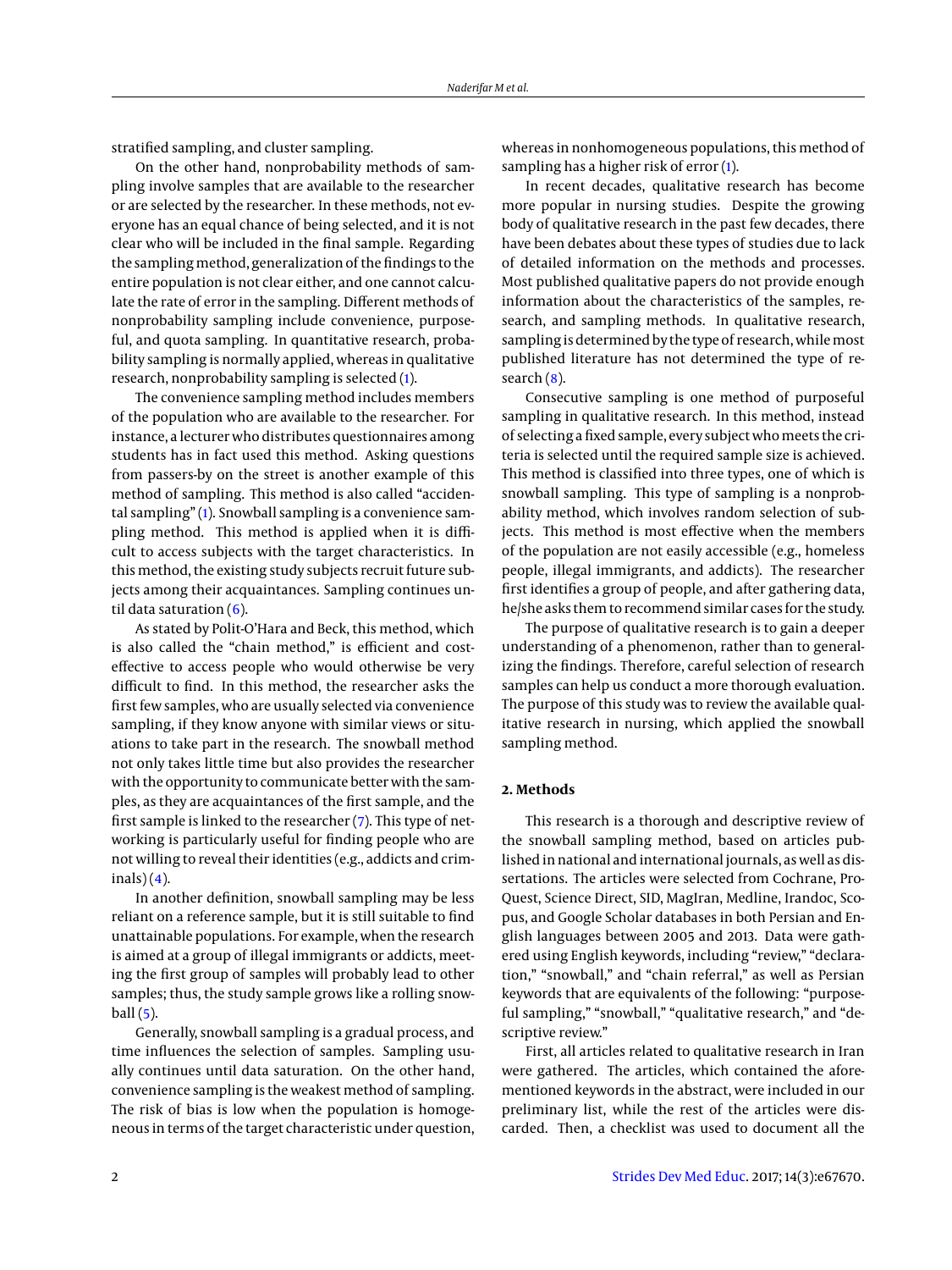required information, including the title, location, time, scope, and method of sampling; this checklist was used for the final evaluation. Two individuals separately searched and gathered the data.

# **3. Results**

In the preliminary search, 423 articles from PubMed, 88 articles from Scopus, 1 article from SID, and 18 articles from MagIran were selected. Dissertations approved between 2005 and 2013 were also reviewed. After limiting the search to articles with full text, the total number of the articles reached 125. In addition, dissertations that were not available to the researchers were eliminated.

The remaining articles were reviewed, and those with a theoretical framework, as well as non-research articles, were omitted. Finally, 11 articles were found eligible for the review and were selected for their relevance to the purpose of this study. The methods and content of these papers were thoroughly reviewed to determine the characteristics of snowball sampling and methods of implementation [\(Ta](#page-3-7)[ble 1\)](#page-3-7).

#### **4. Discussion and Conclusions**

One main challenge of qualitative research is selecting the samples, determining the sufficient sample size, and explaining the sampling procedure. Although many qualitative research experts believe that data saturation is a subjective phenomenon, there is also the view that more observations and interviews do not affect the interpretation of the results.

Review of the literature showed that a few research studies have accurately explained the snowball sampling method. In most of them, the main method of sampling was sufficient, and they have not presented clear explanations about its implementation. On the other hand, in some studies, the snowball sampling method did not suffice and was only used to complete the data. It should be mentioned that the snowball sampling method is fully explained in only one study, which has fully clarified its different aspects.

Different variations of snowball sampling can be applied in the development of community-based information, dissemination efforts related to health education programs, and research studies. These methods can be effectively used to choose samples from fragile populations or people under specialized care. Adaptation of the snowball sampling method helps researchers gain access to the target population.

Adaptations of snowball sampling strategies should be considered when recruiting participants for educational

programs or research studies. In snowball sampling, the fragile population is selected in a social context and in a multi-stage process. After gaining access to the preliminary samples, the samples begin to introduce other people to take part in the research. This process will continue in a semi-automatic and chain-like manner until data satura- $tion (9)$  $tion (9)$ .

Nurses have different responsibilities, including clinical care, education, and research. In many cases, it is difficult to identify or contact care-seekers. Human immunodeficiency virus (HIV) positive patients, abused women, drug addicts, sex workers, and people with homosexual or asexual tendencies are examples of these fragile populations [\(10\)](#page-3-9). The snowball sampling method has been derived from different concepts of social marketing. However, people who are involved in research studies and have educational opportunities should always consider individual rights and privacy.

Snowball sampling is a method of gathering information to access specific groups of people. The advantages and limitations of this research method should be evaluated to select the best strategy. A researcher aiming to perform health interventions should consider people's privacy concerns (both for preliminary samples and samples in the target community). Additionally, anonymity and confidentiality of the data should be guaranteed by the re-searcher [\(11\)](#page-3-10).

The limitations of this study, which are mostly related to its design (review study), include lack of homogeneity in the measurement methods and lack of explanation about the exact sampling method in most papers. Researchers interested in qualitative research are recommended to choose a method of sampling that is not only more accurate but also saves time and money.

#### **Supplementary Material**

Supplementary material( $s$ ) is available [here](http://cdn.neoscriber.org/cdn/serve/3144b/b1f609f7323d9aeb0091f15721831636b04b6764/sdme-inpress-inpress-67670.pdf) [To read supplementary materials, please refer to the journal website and open PDF/HTML].

#### **Acknowledgments**

The researchers would like to thank our research colleagues in Zabol University of Medical Sciences and Zahedan University of Medical Sciences, for their cooperation.

## **References**

<span id="page-2-0"></span>1. Abedsaeidi J, Amiraliakbari S. *Research Method in Medical Sciences and health*. Tehran: Salemi; 2015.